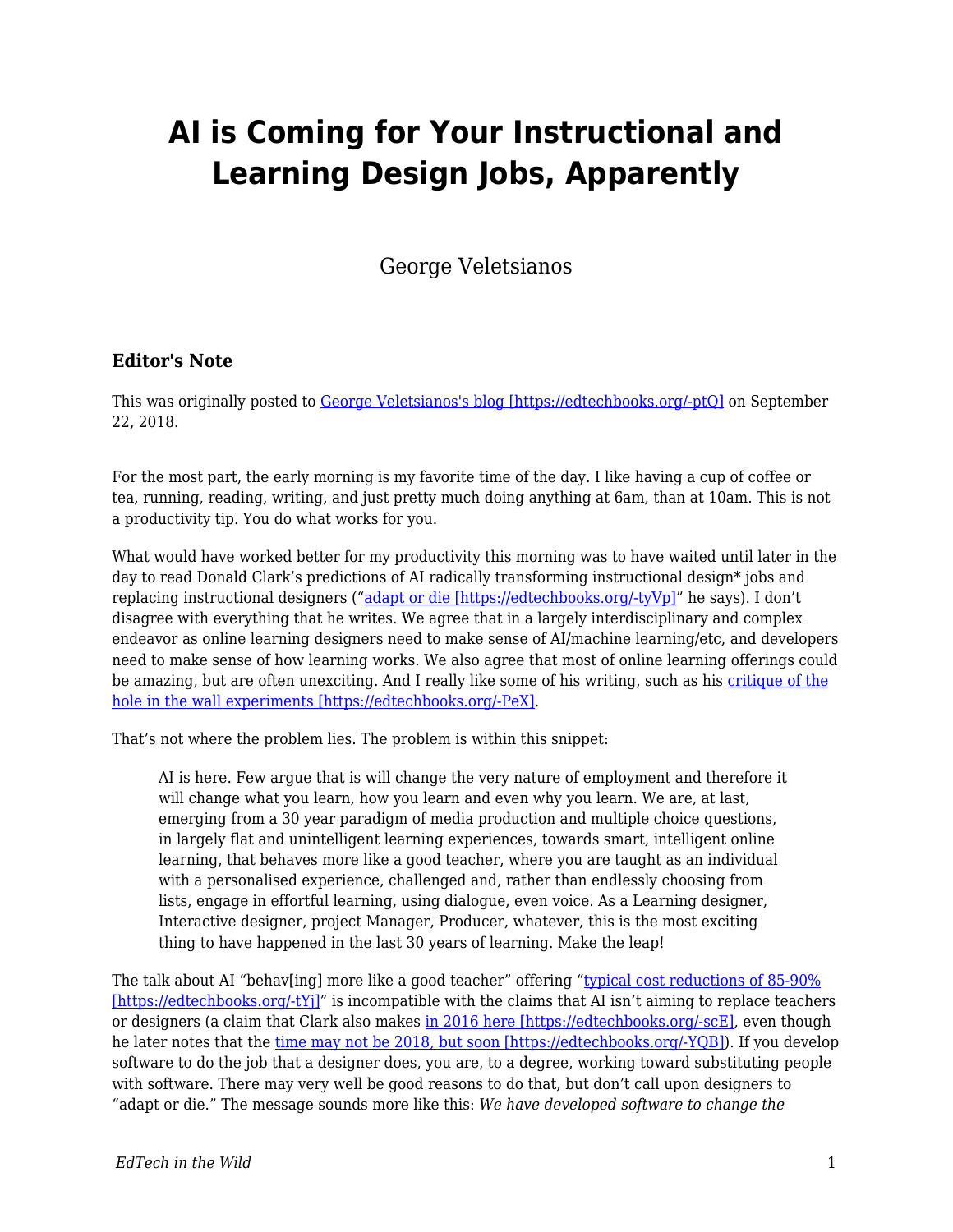*functions of your job and we want you to develop a different skill set. If you don't, we'll replace you.*

We haven't yet reached the point where an independent AI decided to take on the job of the instructional designer.

I work with instructional designers, and train them. Are there parts of their job that would be better automated? Yes. But here's the issue: That sort of work is not really instructional design work. That sort of work rarely involves the conceptualization and design of empowering, equitable, engaging, and rich learning environments. If Clark's notion of the work that the instructional designer does envisions a person who enters text into pre-determined templates, and does similar work, then we aren't talking about the same professional

Finally, I agree with Clark that it's prime time for instructional design to undergo a process of transformation. Not for the reason Clark sees (AI), but because instructional designers are now, more than ever, necessary to support the design and development of rich and equitable learning environments. To do so, they need to be empowered more, not relayed to conduct the work that machines could do more efficiently. The preparation of instructional designers needs re-envisioning to support this goal, and that requires not only an understanding of technical phenomena (similar to what Clark calls for), but also a truly critical engagement with what ID is and what it should do. To that end, I am increasingly turning to feminist practices, which is a topic that probably deserves it's own post.

Now, I'm going to go back to enjoying my coffee.

\* Clark calls it learning design, I call it instructional design. The nomenclature varies between the UK (where he is) and North America (where I am), even if there are more similarities than differences between what learning and instructional designers to. For the purposes of this post, the differences are insignificant.



Veletsianos, G. (2019). AI is Coming for Your Instructional and Learning Design Jobs, Apparently. In R. Kimmons (Ed.), *EdTech in the Wild*. EdTech Books. Retrieved from